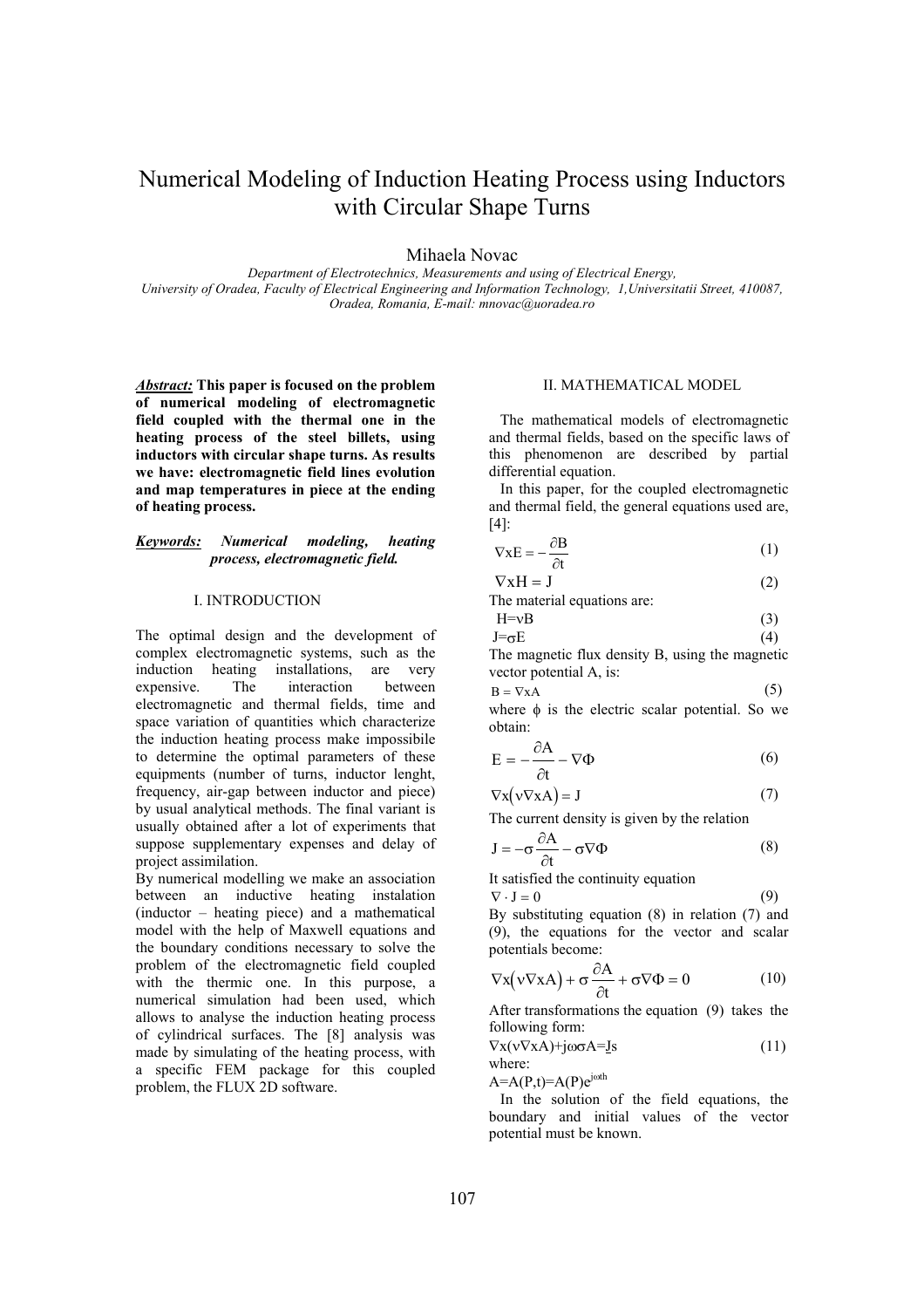The thermal field is modeled by:

$$
\gamma C \frac{\partial T}{\partial t} - \nabla \lambda \nabla T - \lambda \nabla^2 T = J^2 \varphi(T)
$$
 (12)

In the heat transfer process there are three kinds of boundary conditions commonly used.

The first boundary condition (Dirichlet boundary condition), corresponds to a surface at a fixed temperature  $T_s$ , [5],

$$
T(t) = TS
$$
 (13)

The second condition (Neumann boundary condition), corresponds to the existence of a fixed or constant heat flux at the surface. This heat flux is related to the temperature gradient at the surface by Fourier's law:

$$
g'' = \lambda_h \frac{\partial T}{\partial n}
$$
 (14)

The third boundary condition corresponds to the thermal convection at the surface:

$$
-\lambda_h \frac{\partial T}{\partial n} = \alpha_s (T_s - T_a)
$$
 (15)

Thus the complete third boundary condition is:

$$
-\lambda_h \frac{\partial T}{\partial n} = \alpha_s (T_s - T_a) + C_s (T_s^4 - T_a^4) \quad (16)
$$

where  $C_S$  is the radiation coefficient and  $\alpha_S$ represent the convections. For a surface I the radiation coefficient  $C<sub>S</sub>$  is given by:

$$
C_{S,i} = \sigma_h \cdot \varepsilon_i \cdot F_{ij} \cdot A_i \tag{17}
$$

where  $A_i$  is the area of surface i,  $F_{ij}$  is the view factor form surface I to surface j, ε is the emissivity and  $\sigma_h$  is the Stefan-Boltzman constant.

## III.NUMERICAL MODELING RESULTS

We have built a physical model for induction heating in volume of a square cross section piece. In figure 1 we present this inductor - piece device.



Fig. 1 Inductor-piece device.

 The piece that we will heat in inductor is built from steel*.* The inductor is used to heat the steel billet using the heating in longitudinal field with magnetic core.

The induction device selected for this experiment has the following dimensions: steel billet length a2 = 0.200 m, inductor length  $L_i$  = 0.220 m, steel billet width  $b2 = 0.070$  m and steel billet thickness  $d_2=0.070$  m. We will analyse the electromagnetic process in the device formed by inductor and the steel billet, by supposing that magnetic permeability is constant. The billet is heated from the initial temperature  $T_i=20^{\circ}C$  to the mean value of billet temperature at the end of the heating,  $T_f=1300$ °C. This piece is heated using a frequency f=1500Hz, and the inductor have a number of 10 circular shape turns.

In this problem, the coupled electromagnetic and thermal fields are studied, with 2D axis symmetric structure in cylindrical coordinates  $(r,z)$ .

The geometry and the mesh network are created using the preprocessor PREFLU\_2D of Flux2D software (Figure 2).



Fig. 2 Geometry and the mesh network

In figure 3 and 4 are presented electromagnetic field lines at the begin, and at the end of induction heating process.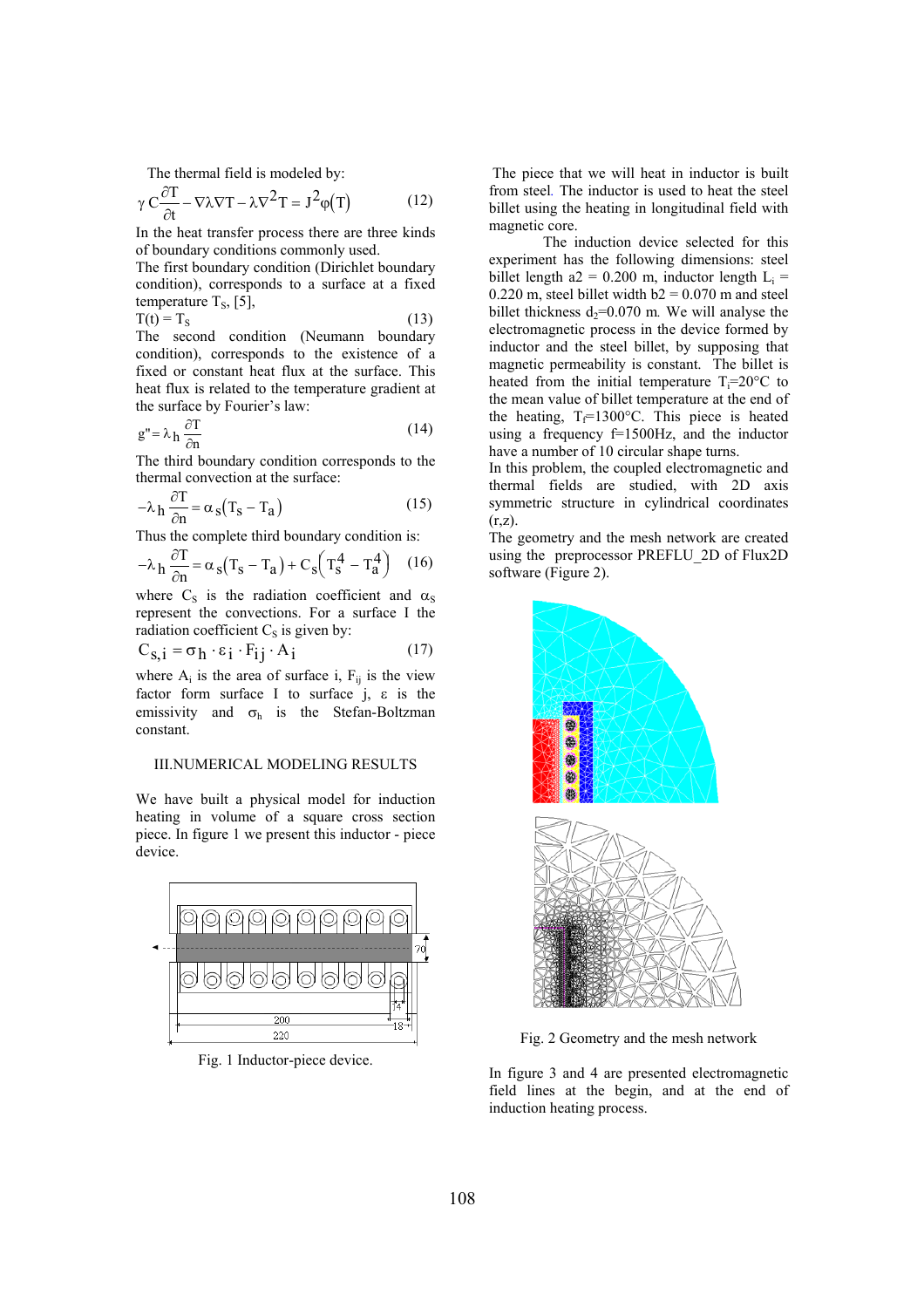

Fig. 3 Electromagnetic field lines at the begin of induction heating process



Fig. 4 Electromagnetic field lines at the end of induction heating process

In figure 5 and 6 are presented, temperature evolutions of the heating process, in the middle of piece, respectively on the surface of piece, until the piece reach the maximum imposed surface temperature (T=1300°C).



Fig. 5 Temperature evolutions of the heating process in the middle of piece



Fig. 6 Temperature evolutions on the surface of piece

 Temperature calculation in different points of the piece, temperature at the end of heating in three points.

| Table 1                    |                            |                              |  |
|----------------------------|----------------------------|------------------------------|--|
| $x = 35$ mm,<br>$y = 0$ mm | $x = 29$ mm.<br>$y = 0$ mm | $x = 26.5$ mm,<br>$y = 0$ mm |  |
|                            |                            |                              |  |
| Temp=<br>1262,91°C         | Temp<br>1250,52°C          | Temp<br>$1190, 11^{\circ}$ C |  |
|                            |                            |                              |  |

The transient heating of the work piece, can be observed on the map temperature at the end of heating process, represented in figure 8.